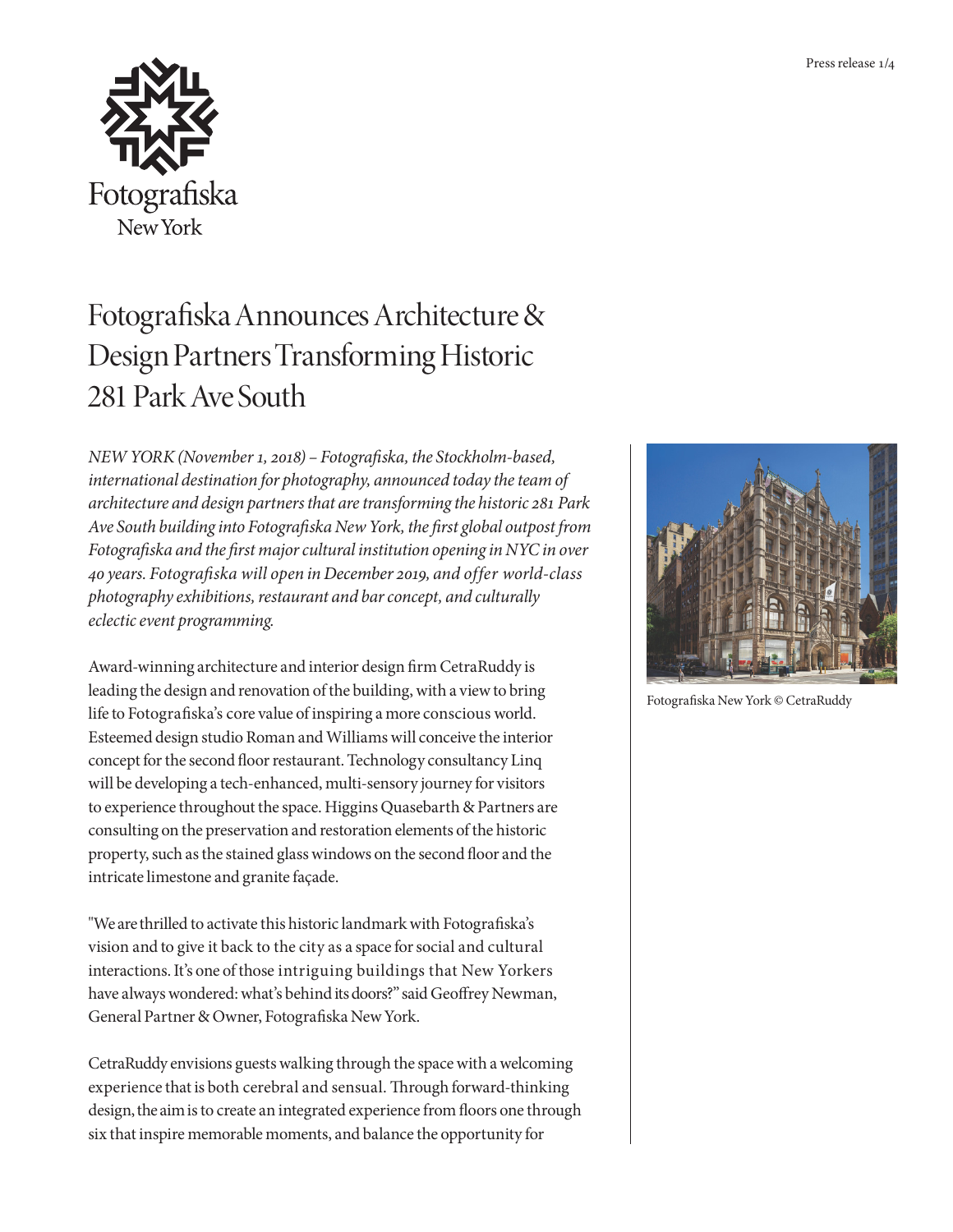community and conversations as well as introspection and intimacy. "Our desire for the building is to create an environment that captures the spirit of Fotografiska and the character of New York City," said Nancy J. Ruddy, CetraRuddy Founding Principal. "Inspired by the juxtaposition of contemporary art with a landmark building, we're designing a cultural venue that integrates art; food and beverage; and social engagement to encourage creativity and provide a personal yet dynamic shared experience. We are highlighting the heritage of the building in a subtle way so that the guests and the photography both bring the color and vibrancy."

The six-floor, 45,000 sq ft. historic landmark building was constructed as the Church Missions House in 1894 in an area once known as "Charity Row," and has housed offices for various philanthropic organizations at different periods over the years.

Since their Stockholm opening in 2010, Fotografiska has established itself as a haven of innovation and free expression. Guided by the brand pillars of inclusion, inspiration, innovation, sustainability and relevance, Fotografiska has become a global name synonymous with contemporary photography. Their exhibition history and presentation of photography is powerful and unparalleled, and includes over 170 exhibitions to date, such as David LaChapelle, Annie Leibovitz, Albert Watson, Sally Mann, Cooper & Gorfer, Ren Hang, and Christian Tagliavini.

For more information about Fotografiska, please visit www.fotografiska.com, or follow Fotografiska New York on Facebook and Instagram.

## About the Architecture and Design partners

Founded in 1987, CetraRuddy is an award-winning global architecture, planning and interior design firm. For three decades, the firm has led with a guiding principle that architecture and design must engage context and enrich the human spirit. The 100-person firm's thought leadership stems from shared passion and spirit of creating, as well as the firm's diversity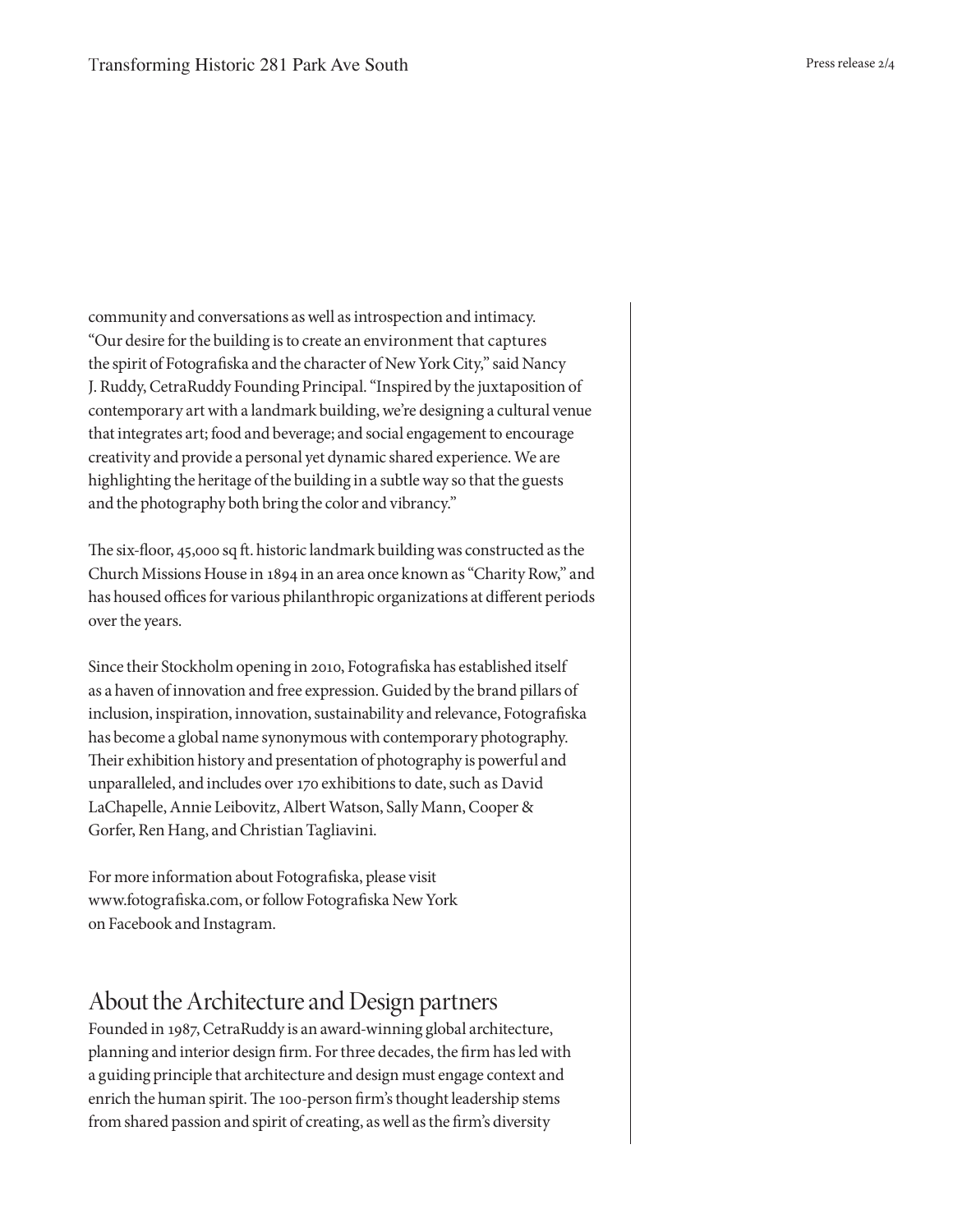of backgrounds and cultures. CetraRuddy's core beliefs begin with the idea that Architecture Is Home, always seeking out the story behind each building site, their deep historical context, and fresh opportunities to craft innovative solutions and lead clients on their journeys toward building a new legacy. Founded by Principals John Cetra FAIA and Nancy J. Ruddy, and led by seven distinguished principals, the firm works throughout the United States and abroad at varied scales and across typologies including multifamily housing, hospitality, education, cultural and commercial projects. CetraRuddy's portfolio of distinguished work -- defined by analytic problem-solving, contextual sensitivity, crafted details and innovative use of materials -- reflects an underlying commitment to the human experience.

Roman and Williams Buildings and Interiors is a New York- based design studio known for their work on hotels, restaurants, retail spaces, homes, and product design. Founded in 2002 by principals Robin Standefer and Stephen Alesch, the work of Roman and Williams employs a range of ideas, materials, objects, and references - from the unexpected to the pedigreed - and is instilled with a heightened sense of narrative. Over the course of their career, they have been honored with prestigious accolades, including the National Design Award for excellence in Interior Design, citations from Fast Company as two of the Most Creative People in Business, and being named to WSJ Magazine's 2017 class of Innovators. This year, the principals and firm have been recognized by The Sir John Soane Foundation and Fashion Group International for their work in architecture and design.

Roman and Williams' projects strive to consistently find the tension between spontaneity and rigor, refinement and rebellion, and past and future. Spanning Paris to Tokyo, among them: Ace Hotel New York, The Boom Boom Room and the Standard Highline, La Rotonde de la Muette, Freehand Hotels, and Le Coucou. In a project of cultural and civic significance, the firm has been award the commission to re-design the British Galleries at The Metropolitan Museum of Art.

LINQ have a deep passion for architecture and an affinity for innovative research that allows the company to harmoniously merge design with